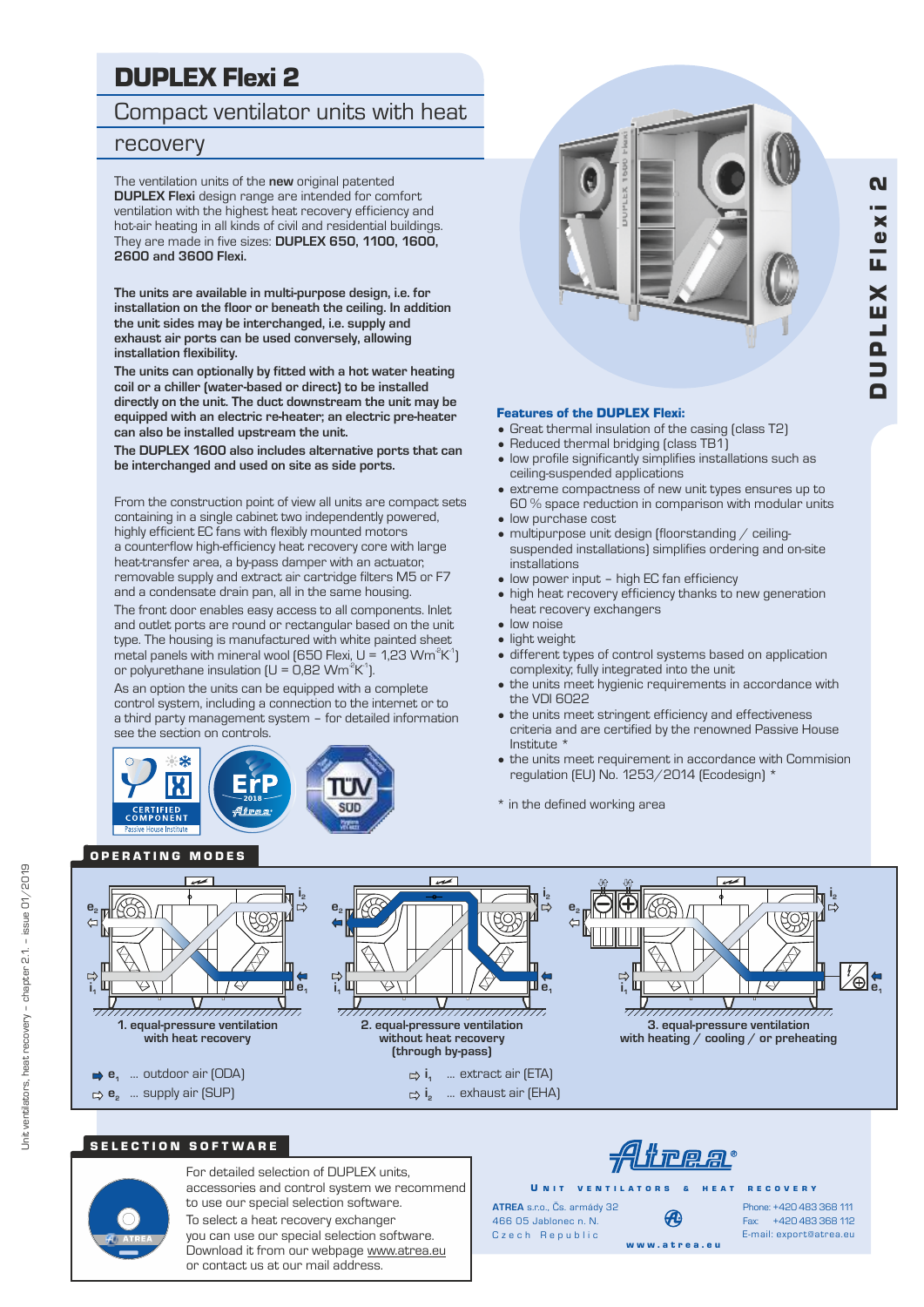# PERFORMANCE CURVES

#### TECHNICAL DATA

| <b>Unit</b>                                 | 650 Flexi | <b>1100 Flexi</b> | 1600 Flexi | 2600 Flexi | <b>3600 Flexi</b> |       |  |
|---------------------------------------------|-----------|-------------------|------------|------------|-------------------|-------|--|
| Nominal airflow                             | $m^3h^1$  | 650               | 1000       | 1900       | 2500              | 5000  |  |
| Nominal external static pressure            | Pa        | 170               | 300        | 300        | 260               | 400   |  |
| W<br>Power input at nominal operating point |           | 320               | 670        | 1370       | 1520              | 4630  |  |
| Recovery efficiency <sup>11</sup>           | $\%$      | see curve         |            |            |                   |       |  |
| Weight <sup>2]</sup><br>kg                  |           | 110               | 150<br>205 |            | 280               | 370   |  |
| Fan number                                  | -         | 2                 |            |            |                   |       |  |
| Power supply                                |           | 230<br>400        |            |            |                   |       |  |
| Frequency                                   | Hz        | 50                |            |            |                   |       |  |
| Max. power input                            | W         | 340               | 780        | 1480       | 1660              | 5 100 |  |
| Fan speed                                   | $min-1$   | 4 300             | 3400       | 2960       | 2470              | 2970  |  |
| Filtration class                            | -         | F7 / M5           |            |            |                   |       |  |

 $1)$  based on air volume flow - see curve

<sup>2)</sup> based on accessories

#### PERFORMANCE CURVES



### HEATING AND COOLING CAPACITY, RECOVERY EFFICIENCY

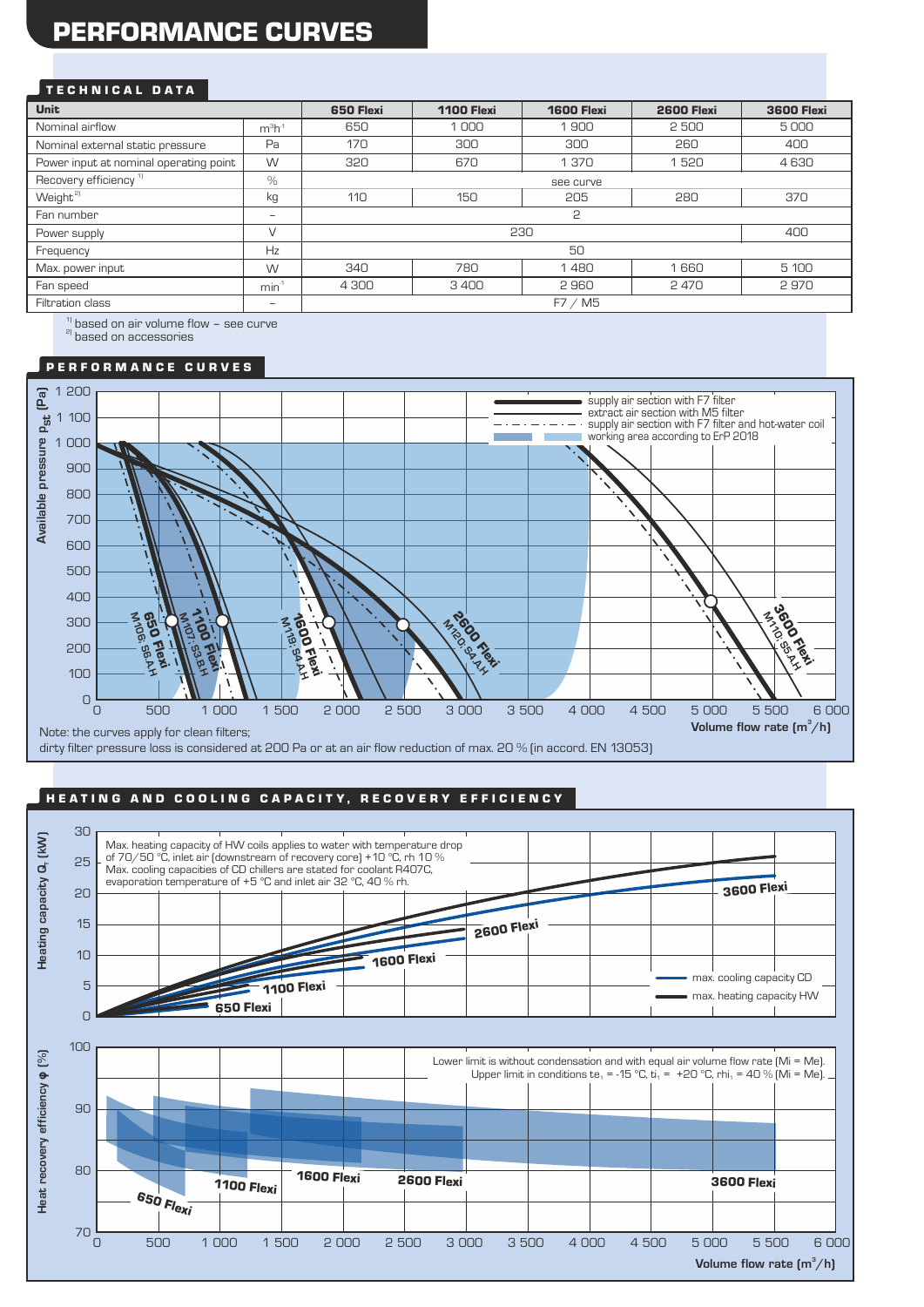# DIMENSIONS AND CONNECTION PORTS

#### DUPLEX 1100, 1600 FLEXI (CIRCULAR PORTS)







- thread M6 for 20 mm flange

| <b>Unit</b>       |       |     | D   |     |     | <b>BY</b> | $\overline{\phantom{a}}$ | ٮ   |     |     | LΗ  | $\sim$<br>└ | H1  | B <sub>1</sub> |
|-------------------|-------|-----|-----|-----|-----|-----------|--------------------------|-----|-----|-----|-----|-------------|-----|----------------|
| 650 Flexi         | 370   | 100 | 298 | 250 | 200 | 45        | 131                      | 122 | 80  | 232 | 325 | 630         | 600 | 260            |
| 2600 <b>Flexi</b> | ! 150 | 570 | 570 | 500 | 250 | 90        | 100                      | 160 | 160 | 228 | 390 | 760         | 825 | 520            |
| 3600 Flexi        | 2455  | 660 | 780 | 600 | 300 | 163       | フロ<br>ں ،                | 145 | 145 | 178 | 450 | 880         | 825 | 730            |

 $\mathbf{\mu}$  $X \times Y$ 

LH for DUPLEX 650, 2600, 3600 Flexi ... Stand-alone heating coil; LC ... Stand-alone chiller or heating coil with chiller;

X × Y ... Connecting port dimensions; UT,<sub>2</sub> ... Heating coil connection; CH,<sub>2</sub> ... Chiller connection;<br>\* ... Dimension for DUPLEX 650 Flexi is 450×230 mm

#### RECTANGULAR CONNECTION PORTS

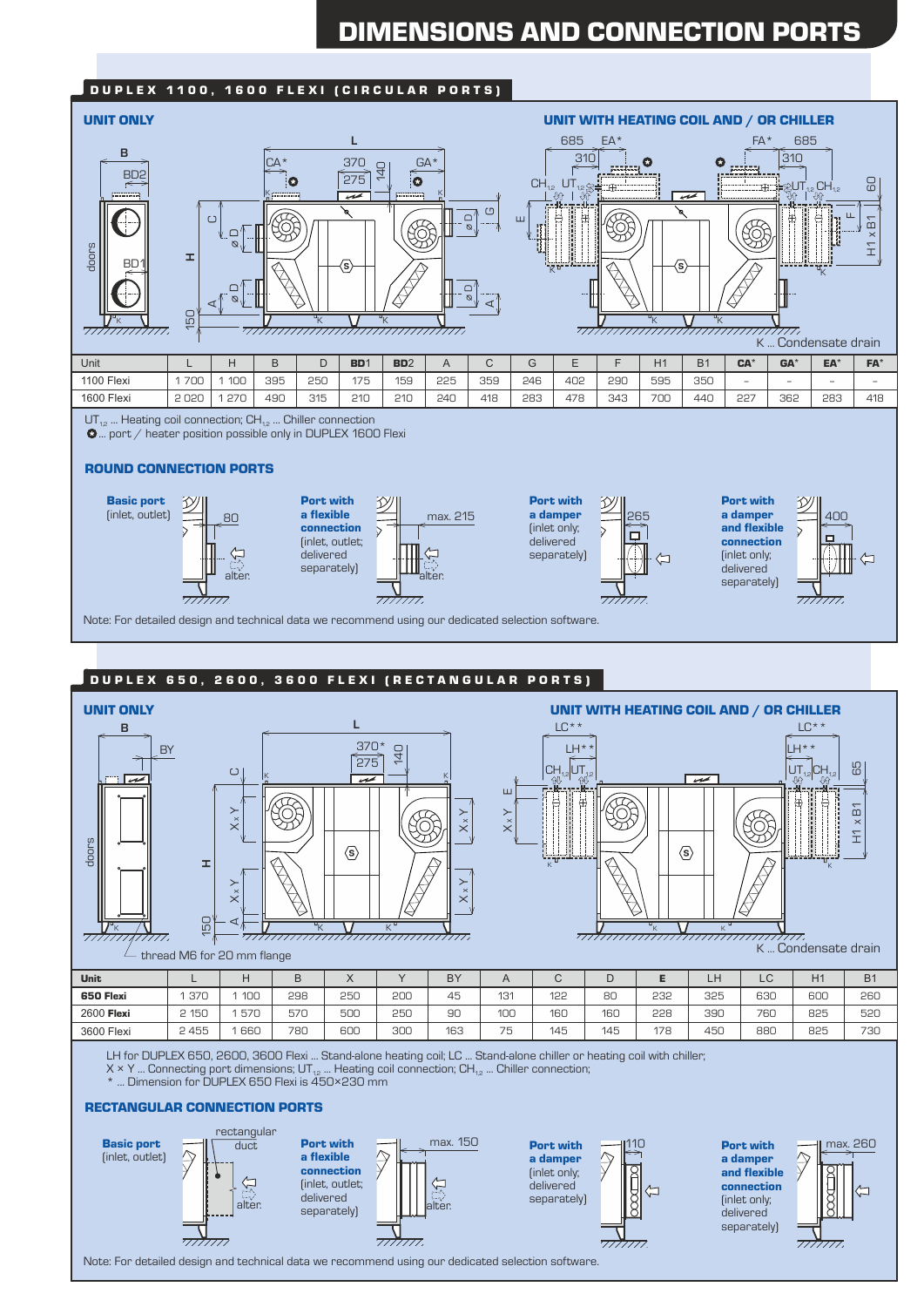# INSTALLATION POSITIONS AND PORT CONFIGURATIONS

The units are available in multipurpose design, allowing the unit to be installed on the floor or beneath the ceiling. For both the floor and ceiling-suspended installation, the standard support steel legs are used. Chillers must always be suspended separately.

Each unit is fitted with several condensate drain pipes as standard. During installation the respective drain should be selected. Chillers have their own condensate drains. The condensate drains used must be connected into a sewer system. During installation the respective drain should be selected.

In addition, unit sides can be interchanged, i.e. supply and exhaust air ports can be used conversely.

This ensures high installation flexibility on site.

### FLOOR-STANDING POSITION

– the unit is installed using the adjustable legs supplied



Hot water heating coil HW.2 and /or a water-based or direct chiller (to be fitted directly on to the unit) or an EPO-V electric heating coil (to be installed in to the duct) may be optionally connected to the unit.

Note: The chiller may not be fitted to units with spigots in upward position  $e_$ .

In addition the DUPLEX 1600 unit includes alternative ports  $(e_2$  and i<sub>2</sub>) that can be interchanged on site and used as side ports. For a detailed unit design we recommend a special DUPLEX selection software be used; available at www.atrea.eu.



**650 Flexi, 1100 Flexi, 1600 Flexi 1600 Flexi 1600 Flexi 1600 Flexi 2600 Flexi, 3600 Flexi**

hangers

 $\mathbf{i}_2$ 

**i1**

**e2**

**i1**

 $\overline{z}$ 

 $\mathbf{i}_2$ 

 $\overline{ }$ 

**e2**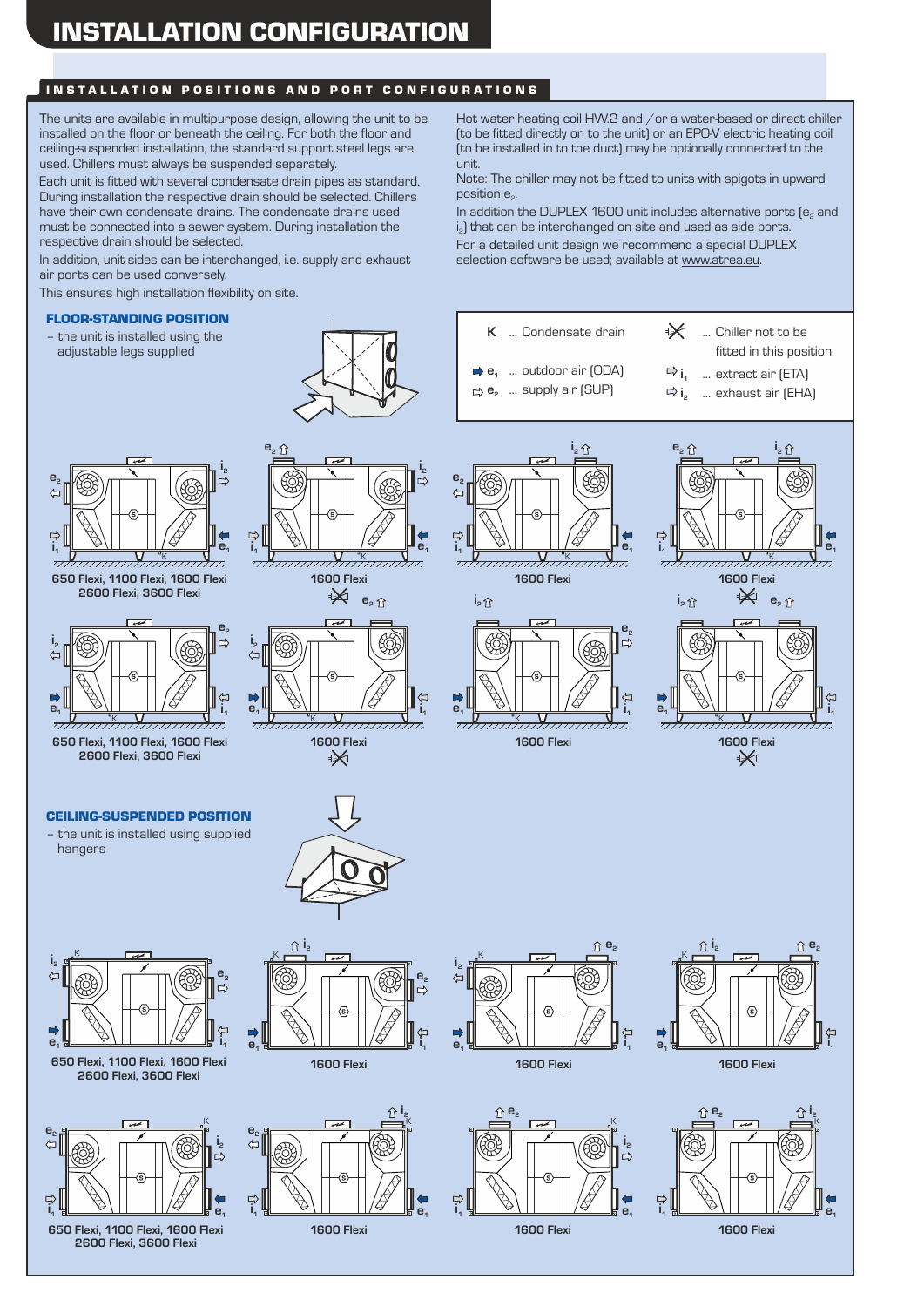#### **MANIPULATION SPACE**

When installing DUPLEX units it is necessary to allow for the recommended free space around the unit for manipulation. A minimum space of 150 mm is needed under the unit to install a DN 32 condensate drain pipe. A trap with a minimum height of 150 mm must be installed before connecting the pipe to a building sewer. The recommended space is easily ensured when the standard support steel legs are used.

Space in front of the unit is required for opening the door, filter changing and access to all components that require service.

#### Manipulation space, unit configuration



Minimum manipulation space required for the hinged door is marked on respective drawings.

For all units 600 mm free manipulation space from an electric control panel, is required in accordance with respective standards.



| <b>Unit</b>       | <b>Support legs</b> |                |     | <b>Suspension point - Chiller</b> | <b>Suspension point - Unit</b>       |     | <b>Suspension point - Chiller</b> |       |  |
|-------------------|---------------------|----------------|-----|-----------------------------------|--------------------------------------|-----|-----------------------------------|-------|--|
| 650 Flexi         | 4 pcs               |                |     | рc                                | 4 pcs (in corners)                   |     | 2 pcs                             |       |  |
| <b>1100 Flexi</b> | 4 pcs               |                |     | 1 pc                              | 4 pcs (in corners)                   |     | 2 pcs                             |       |  |
| 1600 Flexi        | 5 pcs               |                |     | 1 pc                              | 4 pcs (in corners)                   |     | 2 pcs                             |       |  |
| <b>2600 Flexi</b> | 6 pcs               |                |     | 1 pc                              | 4 pcs (in corners)                   |     | 2 pcs                             |       |  |
| <b>3600 Flexi</b> | 6 pcs               |                |     | pc                                | 6 pcs (in corners and in the middle) |     | 2 pcs                             |       |  |
|                   |                     |                |     |                                   |                                      |     |                                   |       |  |
| <b>Unit</b>       |                     | Z <sub>1</sub> |     | <b>Z2</b>                         | Z3                                   | B   |                                   | н     |  |
| 650 Flexi         | 1370                |                | 355 | 650                               | 355                                  | 298 |                                   | 1 100 |  |
| <b>1100 Flexi</b> | 1700                |                | 418 | 625                               | 392                                  | 395 |                                   | 1 100 |  |
| 1600 Flexi        | 2020                | 418            |     | 750                               | 392                                  | 490 |                                   | 1270  |  |
| <b>2600 Flexi</b> | 2 150               |                | 566 | 875                               | 540                                  | 570 |                                   | 1570  |  |
| <b>3600 Flexi</b> | 2450                |                | 625 | 875                               | 600                                  | 780 |                                   | 1660  |  |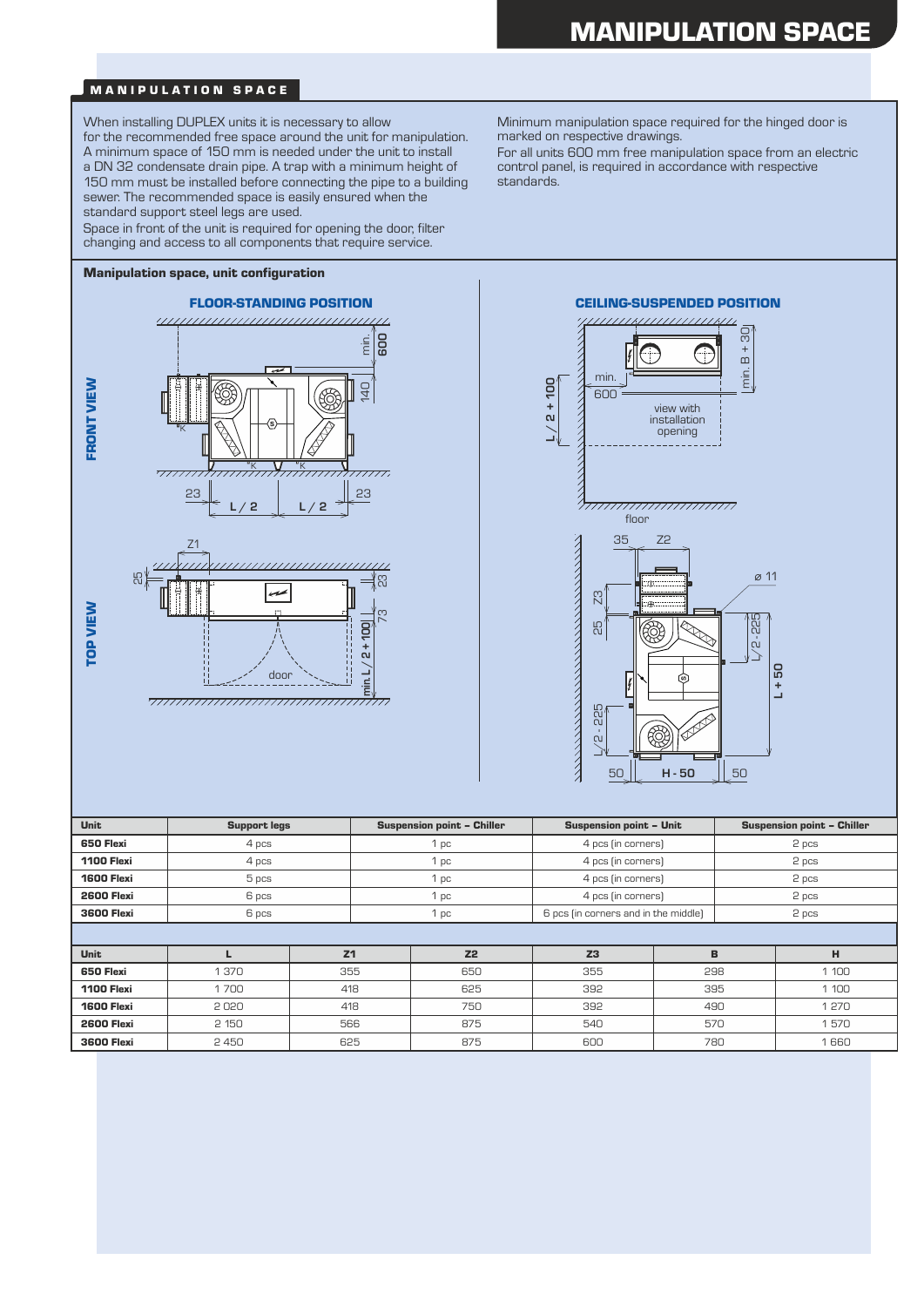# ACOUSTICS, BASIC UNIT

#### SOUND POWER LEVEL  $L_w(A)$  (dB)



Note: for detailed calculation we recommend a special selection software be used.

### D U P L E X - BASIC UNIT



#### **Housing**

The housing unit is manufactured with panels of painted sheet metal and a mineral (650 Flexi, U = 1,23 Wm<sup>2</sup>K<sup>1</sup>) or polyurethane insulation (1100–3600 Flexi, U = 0,82 Wm<sup>2</sup>K<sup>-1</sup>) of 30 mm thickness, T2 class, TB1. Front door enables easy access to all built-in components.



#### Fans

Me.xxx; Mi.xxx

**DUPLEX xxxx Flexi** 

For both the supply and exhaust air, high-performance EC fans are used (direct drive wheel in semispiral housing with fitted spring-mounted electric motor). Due to the fans; the units are highly efficient with very low specific power input.

### S6.A.H / S3.B.H / S4.A.H / S5.A.H

B.x

Heat recovery core The units are equipped with a newly designed high-performance heat recovery core. This is made of thin plastic plates with high recovery efficiency up to 93 %.



#### By -pass damper ( "B" )

The heat recovery core bypass, includes an actuator. When opening the by-pass damper, airflow through the recovery core closes automatically to avoid heat transfer.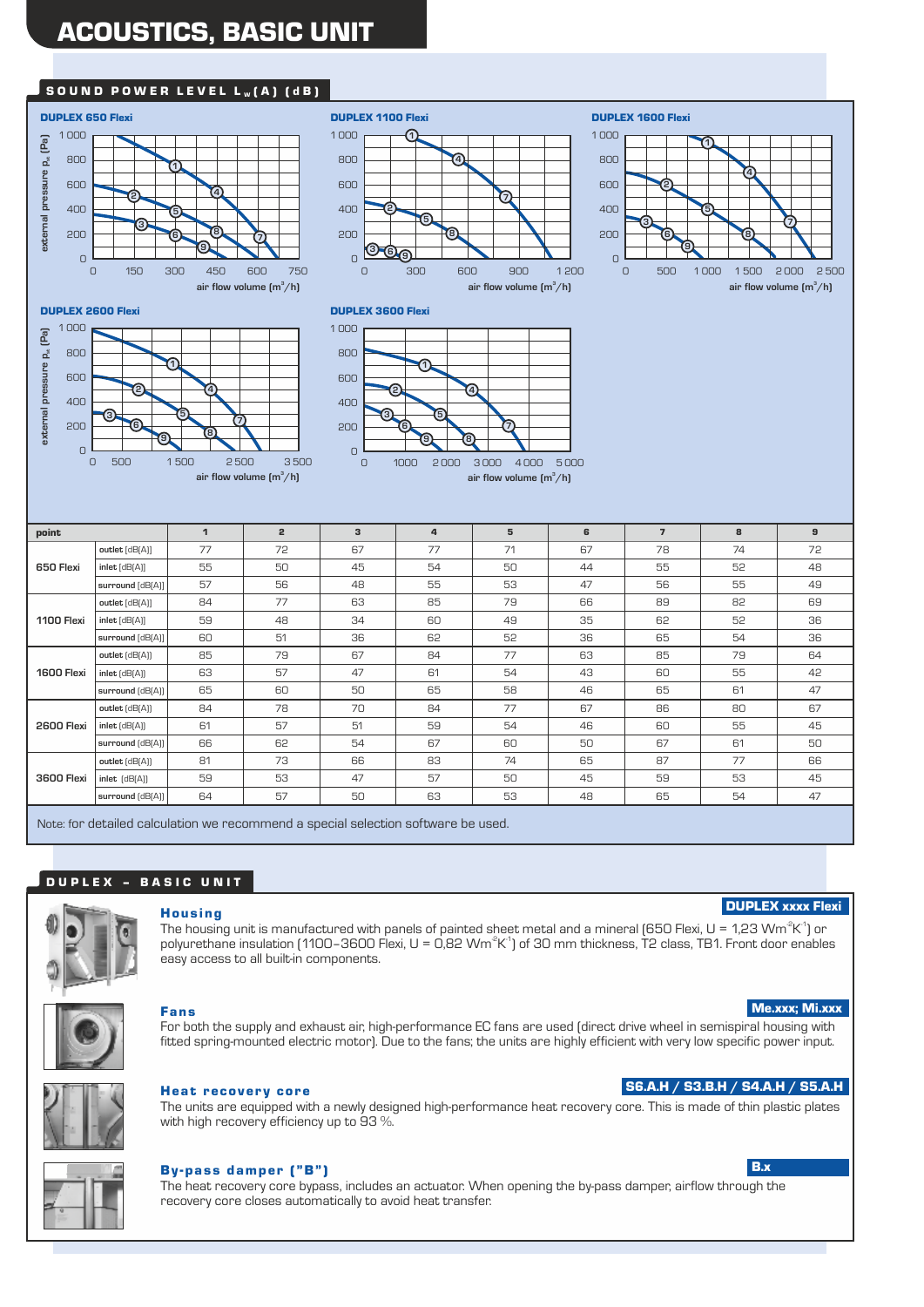### O P T I O N A L A C C E S S O R I E S ( B A S I C O V E R V I E W )



#### Ke.xxx; Ki.xxx **Fe.xxx; Fire.xxx** Fe.xxx; Fi.xxx

RE-HW.4, RE-HW.3

Shutoff damper  $e_{1}$ ; i. Shutoff dampers are fitted on inlet ports. The dampers are available in different sizes based on unit ports and actuator types – the standard type is LM 24A and the type with spring return is LF 24 (to be shut off in case of power cuts). An option delivered separately.



### **Air filtration**

**HW** hot-water

Heat ing coils

The DUPLEX series are equipped with filter cartridges as standard  $(F7 \n/ M5$  class filters supply  $\bar{\diagup}$  exhaust). This filter combination fulfills hygiene requirements according to VDI 6022. Other filter combinations available are M5 / M5 and F7 / F7 and M5 / F7.



#### **Flexible connection** H.P

Flexible connection for round or rectangular ports in the unit port sizes. An option delivered separately.

#### Heat ing coil hydraulic kit

Its function is to control heating capacity of a heating coil. It consists of a three-speed pump, two globe shutoff valves and connection pipes. Further equipment depends on the type: – **RE-HW.4** – three-way mixing valve with

- **RE-HW.3** three-way diverting valve with a thermostatic valve for electric control system an actuator for digital control system
- 

#### Electric preheaters EPO-V EPO-V

Separately, optionally delivered hot-water heating coils to be mounted on the housing unit. For systems up to 110 °C and 1,0 Mpa.

An option delivered separately.

- 1) to provide the antifreeze protection of the HR exchanger when equal-pressure ventilation is EPO-V electric heating coils are used in two ways:
- continuously required, 2) heating the air supplied by a ventilation unit to a building.

An option delivered separately. Control is provided through the DUPLEX RD5 unit control system. When installing the heating coil requirements specified in a separate technical sheet must be adhered to.

#### NFK.x

HW.xxx

#### Spare cartridge filters

Replacement filter cartridges in different sizes based on the unit type. Available in M5 and F7 filtration class.



# Constant air flow

and pressure Manometers reading fan pressure together

with controls, enables intelligent fan control of preselected airflow. This accessory assumes the unit is equipped with RD5 digital control system. Using

a second manometer (optional accessory) in the supply air duct enables the user to control constant pressure in the supply duct. An option delivered separately.

Fr ee chamber VK



#### CW.xxx **CD.xxx** Direct chillers CD

Direct chillers can be installed externally on to the unit´s casing, to either a chamber with a hot water heating coil or a free chamber. An option delivered separately.

#### VK.xxx



A chamber to be installed on to the unit 's casing on the supply air outlet  $e_2$ . It is intended for homogenizing air flow upstream the chiller, and it is used only when no HW hot water heating coil is installed. An option delivered separately.



#### A.MFF

An option delivered separately. **Tube manometers** Accessory for filters for simple view of current pressure drop. The tube manometers are obligatory for hygienic unit design in accordance with the VDI 6022.



#### er a control modes for the COM-CONSTRIBUTE Constant air flow that Constant  $\bf{C}$ R-CW.3

water chillers Designed to control the cooling capacity of water chillers. The R-CW.3 with a 3-way fitting has a 3-way Belimo ball valve with a Belimo TR24-SR servo drive and two ball stop valves. An option delivered separately.



# Water chiller CW

For systems up to 1.0 MPa. An option delivered separately. Water chillers can be installed externally on to the unit´s casing, to either a chamber with a hot water heating coil or a free chamber.

PR.xxx

#### **Rectangular to**

Transition from rectangular ductline of 250×200 to round connection ø 200 mm. round transition An option delivered separately.